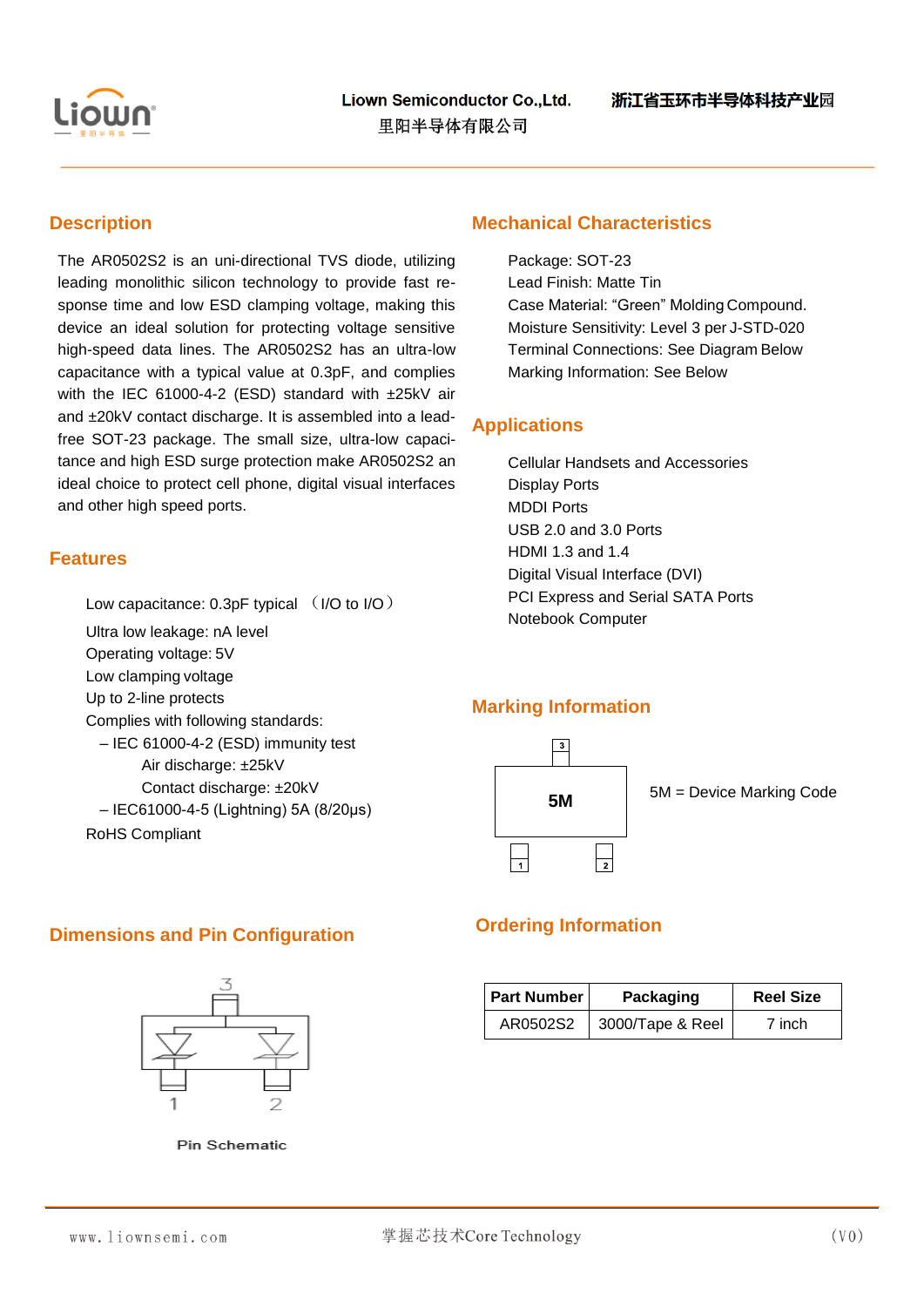

# **Absolute Maximum Ratings (TA=25°C unless otherwise specified)**

| <b>Parameter</b>                   | <b>Symbol</b> | Value           | <b>Unit</b> |
|------------------------------------|---------------|-----------------|-------------|
| Peak Pulse Power (8/20µs)          | Ppk           | 80              | W           |
| Peak Pulse Current (8/20µs)        | <b>IPP</b>    | 5               | A           |
| ESD per IEC 61000-4-2 (Air)        |               | ±25             | kV          |
| ESD per IEC 61000-4-2 (Contact)    | <b>VESD</b>   | ±20             |             |
| <b>Operating Temperature Range</b> | TJ            | $-55$ to $+125$ | °C          |
| Storage Temperature Range          | Tstg          | $-55$ to $+150$ | °C          |

# **Electrical Characteristics (TA=25°C unless otherwise specified)**

| <b>Parameter</b>        | <b>Symbol</b> | <b>Min</b> | <b>Typ</b> | <b>Max</b> | <b>Unit</b> | <b>Test Condition</b>                                                     |
|-------------------------|---------------|------------|------------|------------|-------------|---------------------------------------------------------------------------|
| Reverse Working Voltage | <b>VRWM</b>   |            |            | 5          | V           | Pin 1 or pin 2 to pin 3 and be-<br>tween pin 1 and pin 2                  |
| Breakdown Voltage       | VBR.          | 6          |            |            | $\vee$      | $IT = 1mA$ , pin 1 or pin 2 to pin 3<br>and between pin 1 and pin 2       |
| Reverse Leakage Current | <b>IR</b>     |            | 0.01       | 0.5        | μA          | $V$ RWM = 5V, Pin 1 or pin 2 to pin 3<br>and between pin 1 and pin 2      |
| <b>Clamping Voltage</b> | Vc            |            |            | 9          | V           | $IPP = 1A (8 \times 20 \mu s \text{ pulse})$ , pin 1 or<br>pin 2 to pin 3 |
| <b>Clamping Voltage</b> | Vc.           |            |            | 16         | V           | $IPP = 5A (8 \times 20 \mu s \text{ pulse})$ , pin 1 or<br>pin 2 to pin 3 |
| Junction Capacitance    | CJ.           |            | 0.3        | 0.4        | pF          | $VR = 0V$ , $f = 1MHz$ , between pin 1<br>and pin 2                       |
| Junction Capacitance    | СJ            |            |            | 0.8        | pF          | $VR = 0V$ , $f = 1MHz$ , pin 1 or pin 2<br>to pin 3                       |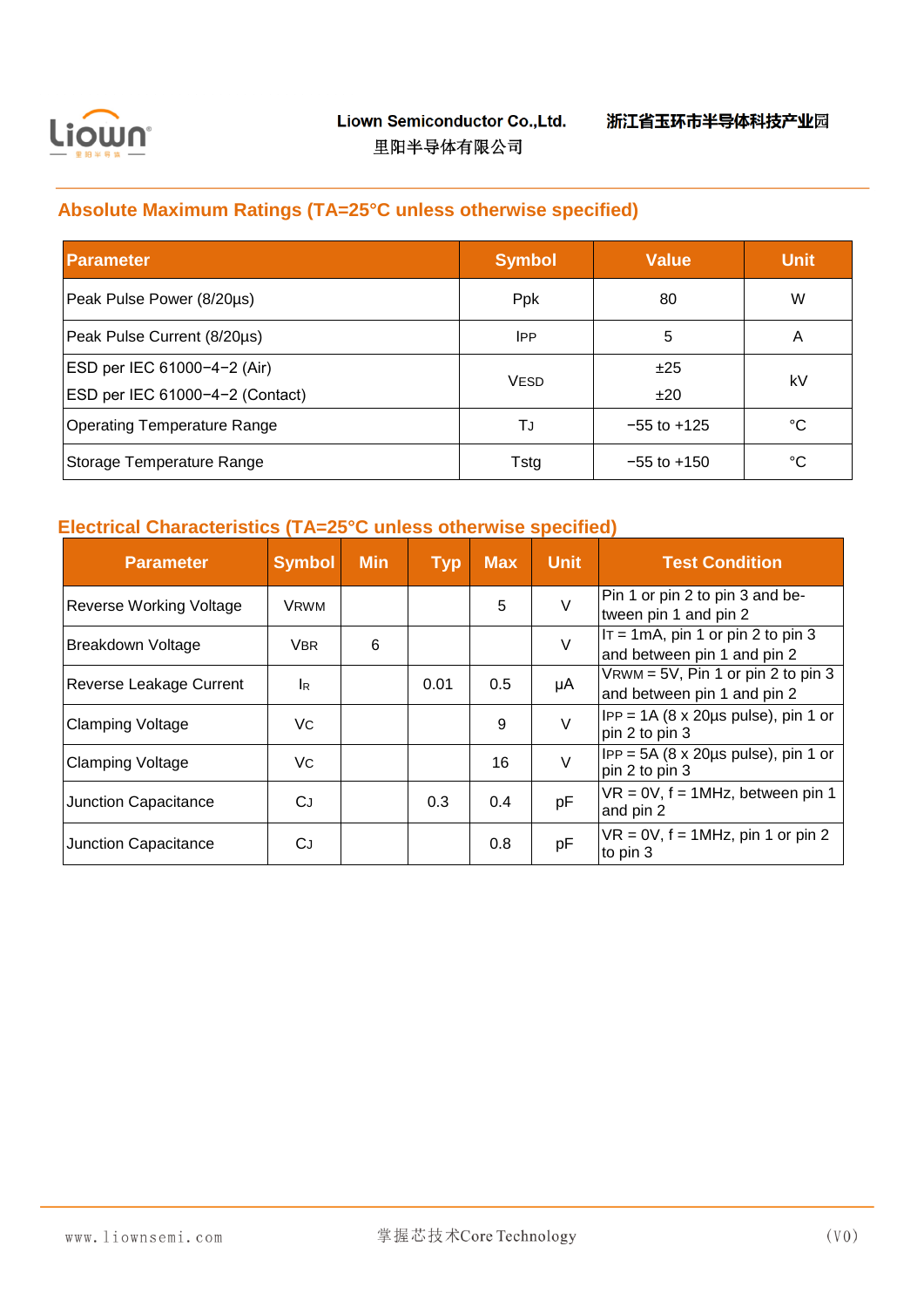

**Typical Performance Characteristics (TA=25°C unless otherwise Specified)**



**Junction Capacitance vs. Reverse Voltage <b>Peak Pulse Power vs. Pulse Time** 



**Clamping Voltage vs. Peak Pulse Current Power Derating Curve**







Tek Run: 5.00GS/s Sample **LEGS** C1 Max<br>18.3 V .<br>GM  $5.00V$  $M$  10.0ns  $Ch1$   $J$  $57V$ 

**8 X 20μs Pulse Waveform Note:Data is taken with a 10x attenuator ESD Clamping Voltage 8 kV Contact per IEC61000−4−2**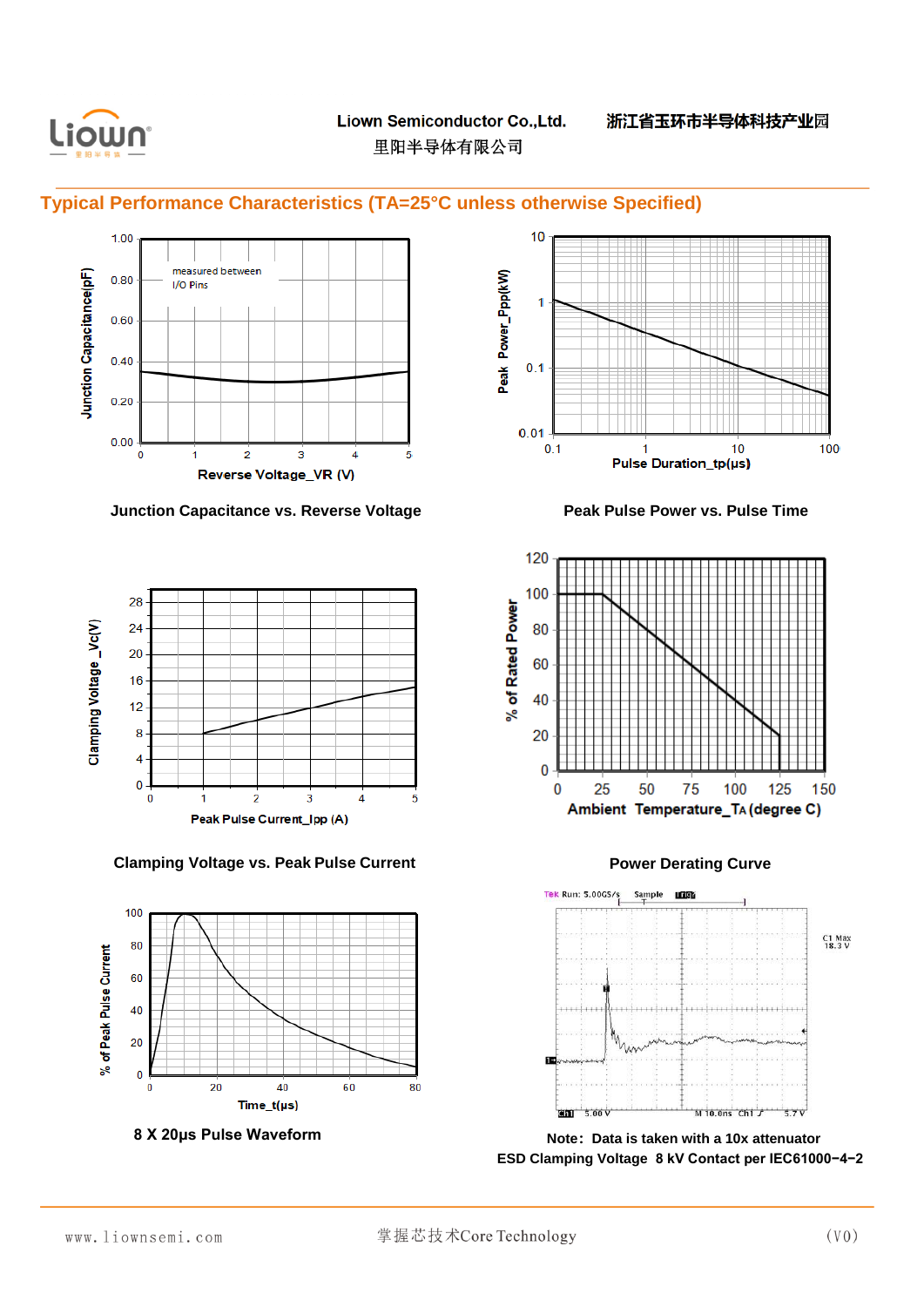

# **SOT-23 Package Outline Drawing**



|                | <b>DIMENSIONS</b> |                    |             |             |               |             |  |
|----------------|-------------------|--------------------|-------------|-------------|---------------|-------------|--|
|                |                   | <b>MILLIMETERS</b> |             |             | <b>INCHES</b> |             |  |
| <b>SYM</b>     | <b>MIN</b>        | <b>NOM</b>         | <b>MAX</b>  | <b>MIN</b>  | <b>NOM</b>    | <b>MAX</b>  |  |
| A              | 0.90              |                    | 1.15        | 0.035       |               | 0.045       |  |
| A <sub>1</sub> | 0.00              |                    | 0.10        | 0.000       |               | 0.004       |  |
| A2             | 0.90              |                    | 1.05        | 0.035       |               | 0.041       |  |
| b              | 0.30              |                    | 0.50        | 0.012       |               | 0.020       |  |
| C              | 0.08              |                    | 0.15        | 0.003       |               | 0.006       |  |
| D              | 2.80              |                    | 3.00        | 0.110       |               | 0.118       |  |
| E              | 1.20              |                    | 1.40        | 0.047       |               | 0.055       |  |
| E <sub>1</sub> | 2.25              |                    | 2.55        | 0.089       |               | 0.100       |  |
| e              | 0.95              |                    |             | 0.037TYP    |               |             |  |
| e1             | 1.80              |                    | 2.00        | 0.071       |               | 0.079       |  |
| L              | 0.55REF           |                    |             | 0.022REF    |               |             |  |
| L1             | 0.30              |                    | 0.50        | 0.012       |               | 0.020       |  |
| Θ              | $0^{\circ}$       |                    | $8^{\circ}$ | $0^{\circ}$ |               | $8^{\circ}$ |  |